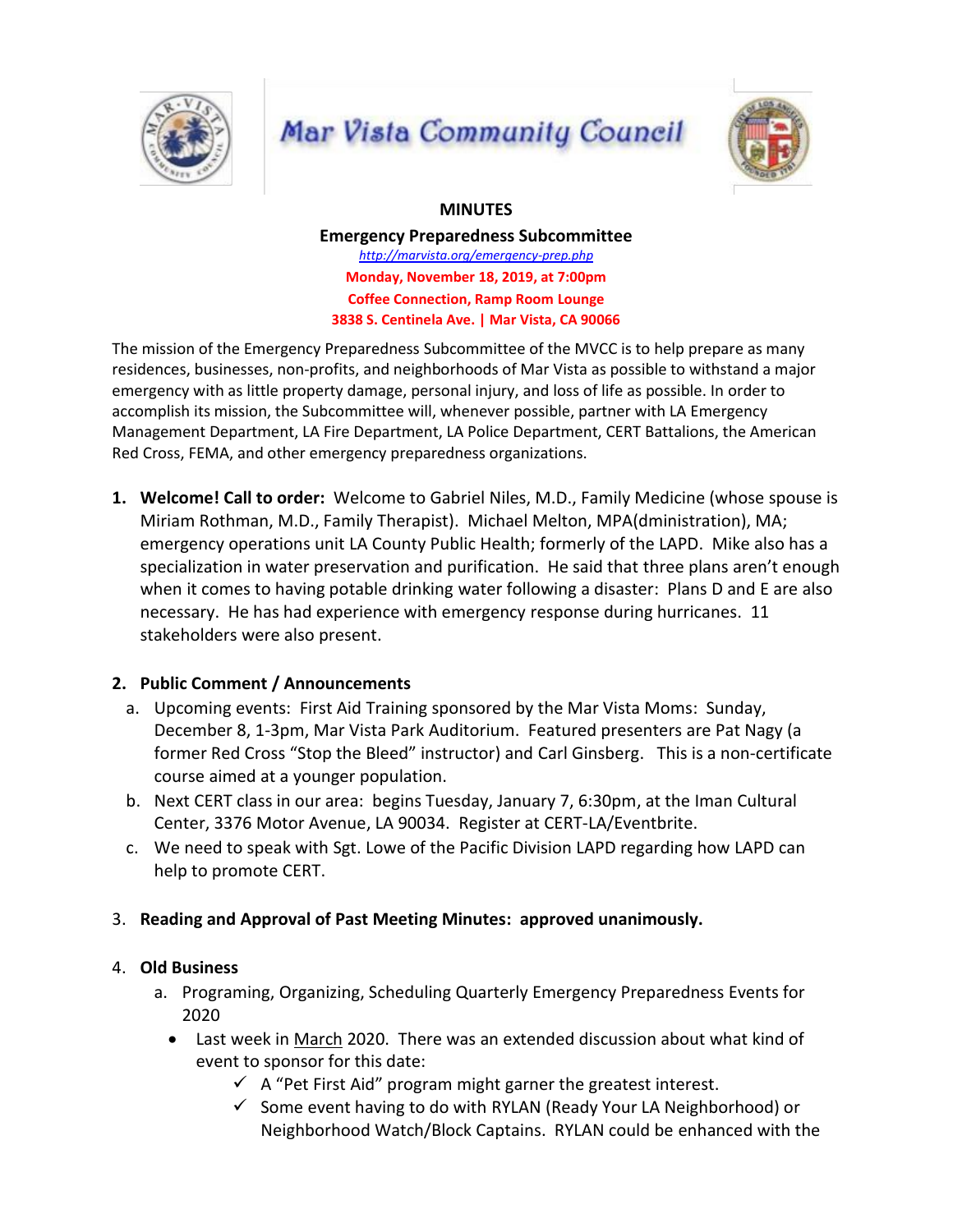training that Bill offers. We could host an "Intro to Block Captain/ Neighborhood Watch", then expand that with RYLAN. (There are 55,000 homes in MV.) We could provide training for members of MV Homeowners Associations. There could be an annual outreach event for block captains/neighborhood watch.

- $\checkmark$  A Preparedness Fair.
- $\checkmark$  An Adventure Jamboree, stressing safety as it relates to hobbies, outdoor activities, risk, etc., but thereby enabling participants to develop a sense and a need for emergency preparedness.
- $\checkmark$  Street skills, self-defense: help people be aware and engaged in their neighborhood to keep safe, ride public transit safely, look after kids, mothers, seniors. (The Police Academy is also a good program: 10 weeks, very informational.)
- $\checkmark$  Stop the Bleed.
- $\checkmark$  Mental Health First Aid, as done by LA Unified School District (1 % hours).
- $\checkmark$  Crisis Response Training.
- April, May: Carl will attempt to use his contacts in LAFD to get a CERT class taught in Mar Vista during these months. Possible sites: a community rental space next to Alana's Coffee Roasters on Venice Blvd. (steep prices?); St. Bede's Church; St. Andrew's Lutheran Church (National near Barrington); Windward School; a satellite office of St. John's Health Center, according to Gabriel, located at Jefferson and Centinela (across from Playa Vista).
- August: some kind of event that will help Mar Vista gear up for National Preparedness Month in September?
- November: Disaster Survival Seminar?
- Mike provides active shooter training: 2 hours; law enforcement information plus a public health component. Could be offered to building managers and owners and operators of different venues.
- Lowell offered to spearhead block captain recruitment at the MV Farmers Market, 9am 2pm, on the second Sunday of every month.
- b. Develop a pamphlet for Emergency Preparedness in Mar Vista
- c. RYLAN/Map Your Neighborhood will be the topic at the next Pacific Division Block Captains Meeting: Thursday, February 13, 2020, 6:30 pm, Pacific Division Station, Culver Blvd. and Centinela Ave.
- 5. **New Business**
	- **a. National Preparedness Month, September 2020**
	- **b. Funding Motion: \$1,000 to fund the first two quarterly events of 2020 (that fall within the current fiscal year); moved by Rob, seconded by Christine: approved unanimously.** 
		- March, \$300 space rental, refreshments, materials Spring and Summer Event, before June 30.
		- May, \$700 space rental, refreshments, materials
		- August, \$300 space rental (seven sessions), refreshments